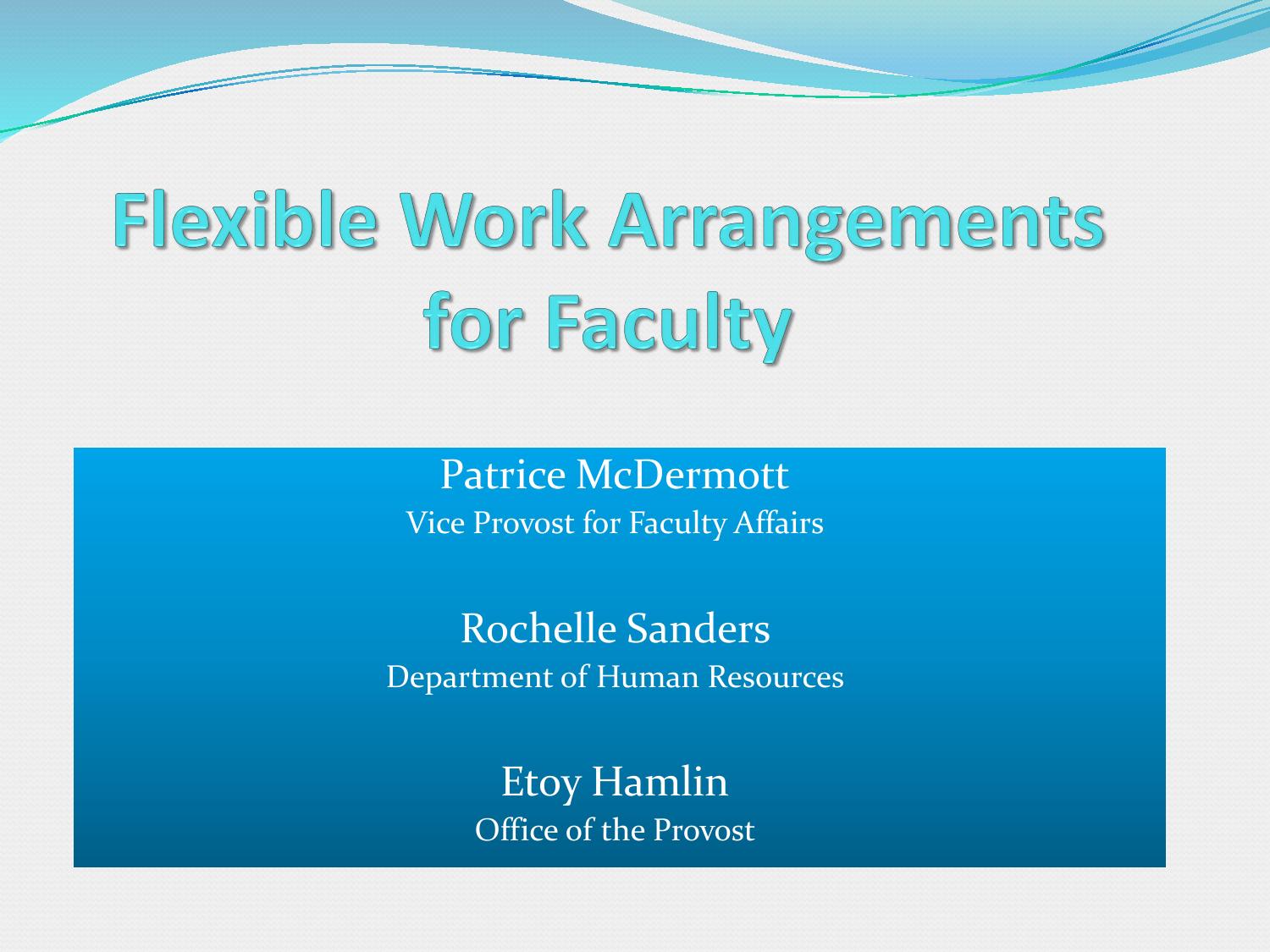## Flexible Work Arrangements for Faculty

"As faculty members progress through their careers, flexible work arrangements can support the faculty member's personal and professional goals and also serve the University's broader interests."

Provost's Memo to Full-Time Instructional Faculty April 14, 2017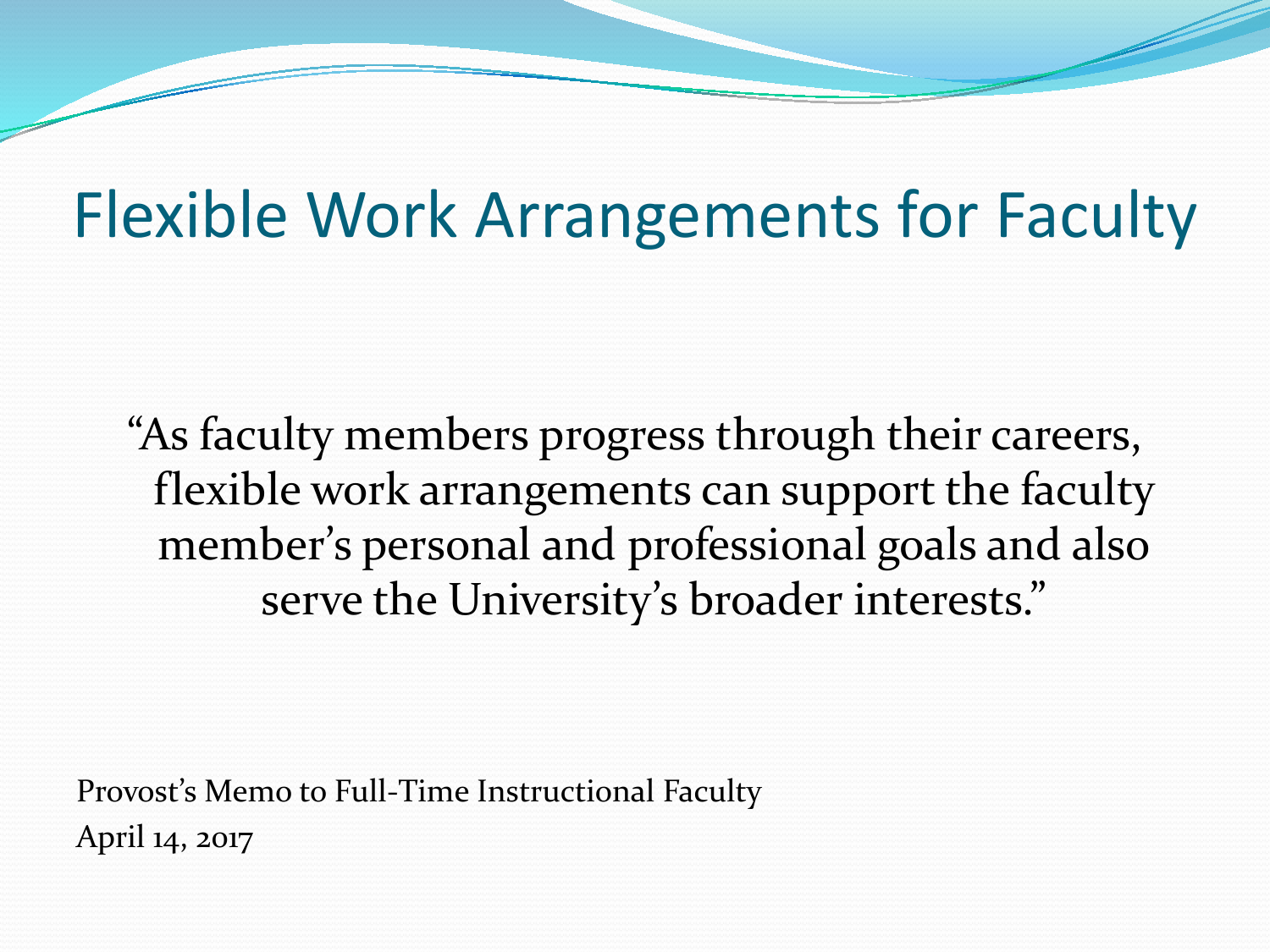## Classifications of Faculty Appointments

- Full-time vs. Part-time
- Instructional vs. Research
- Tenured/Tenure-Track vs. Non-Tenure-Track
- Regular vs. Contractual
- Nine-month vs. Twelve-month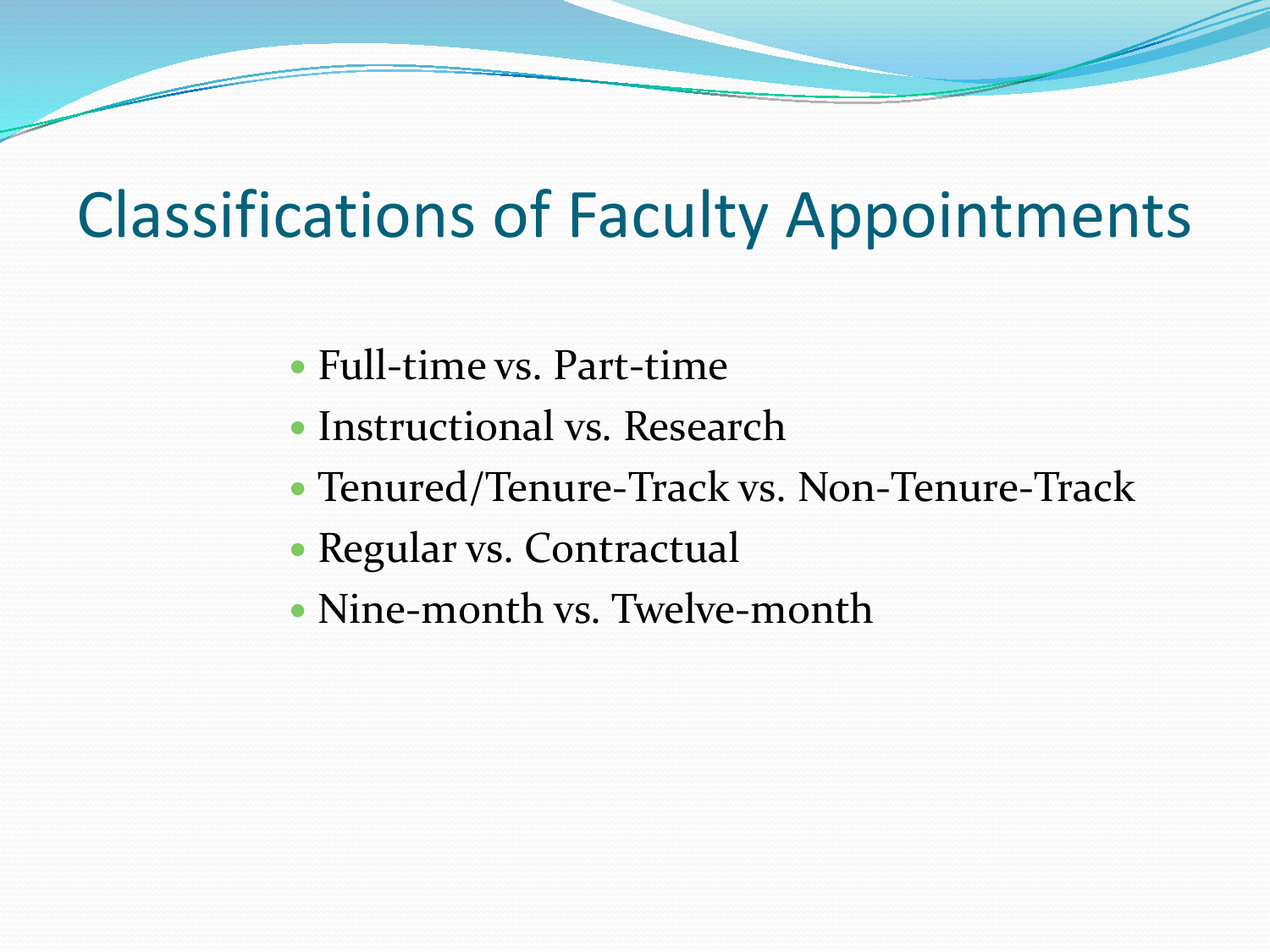#### Alternative Arrangements: **Overview**

Approval of alternative work arrangements for faculty is contingent upon:

- 1. the extent to which such an arrangement is feasible within the faculty member's department;
- 2. the degree to which it supports the larger needs of the institution;
- 3. and is subject to any additional restrictions imposed by the USM Board of Regents and/or terms of employment by the State of Maryland.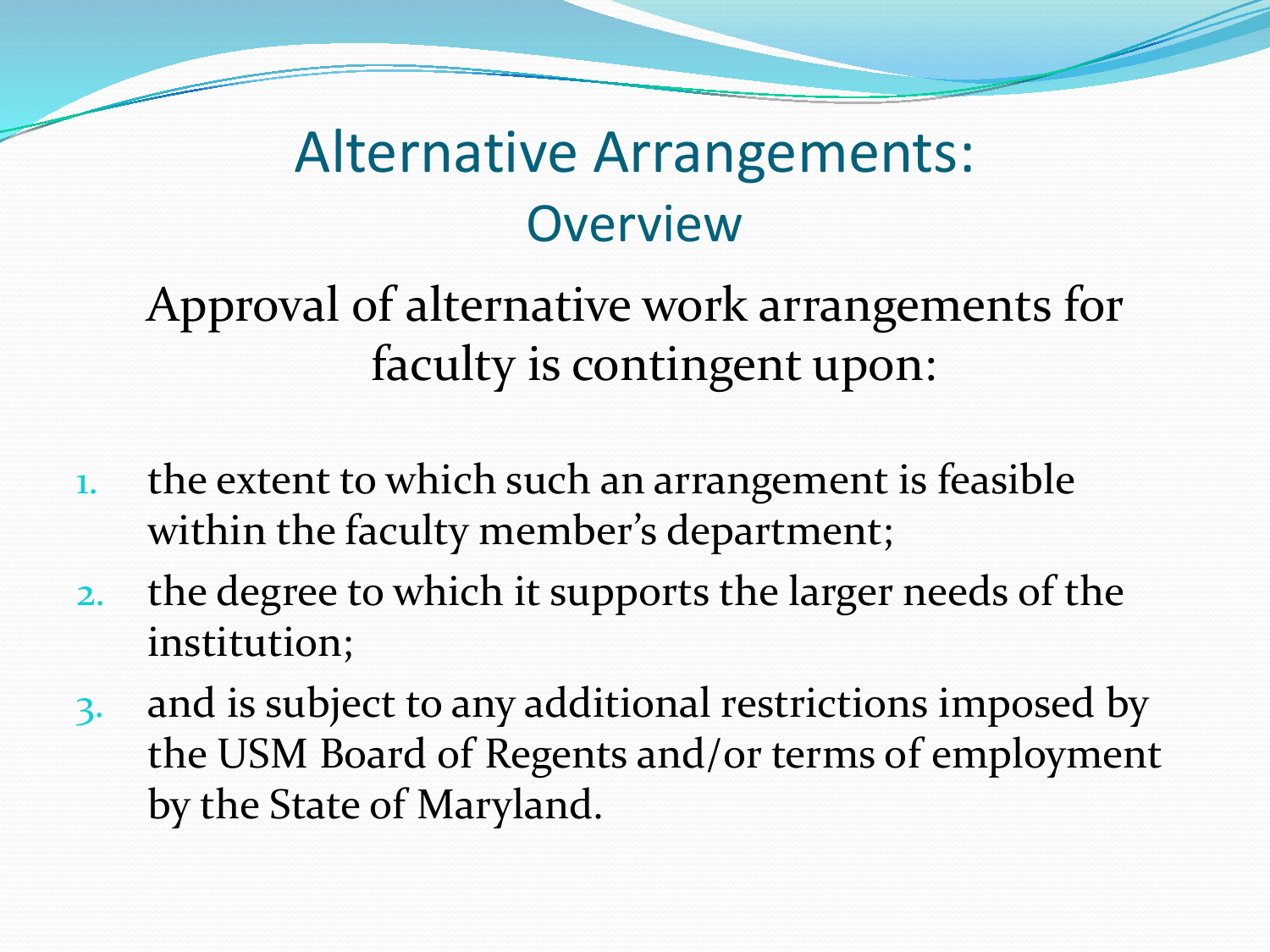Alternative Arrangements: Appointment Conversion

A tenured faculty member may resign from his or her tenured appointment and convert to a nontenure-track appointment.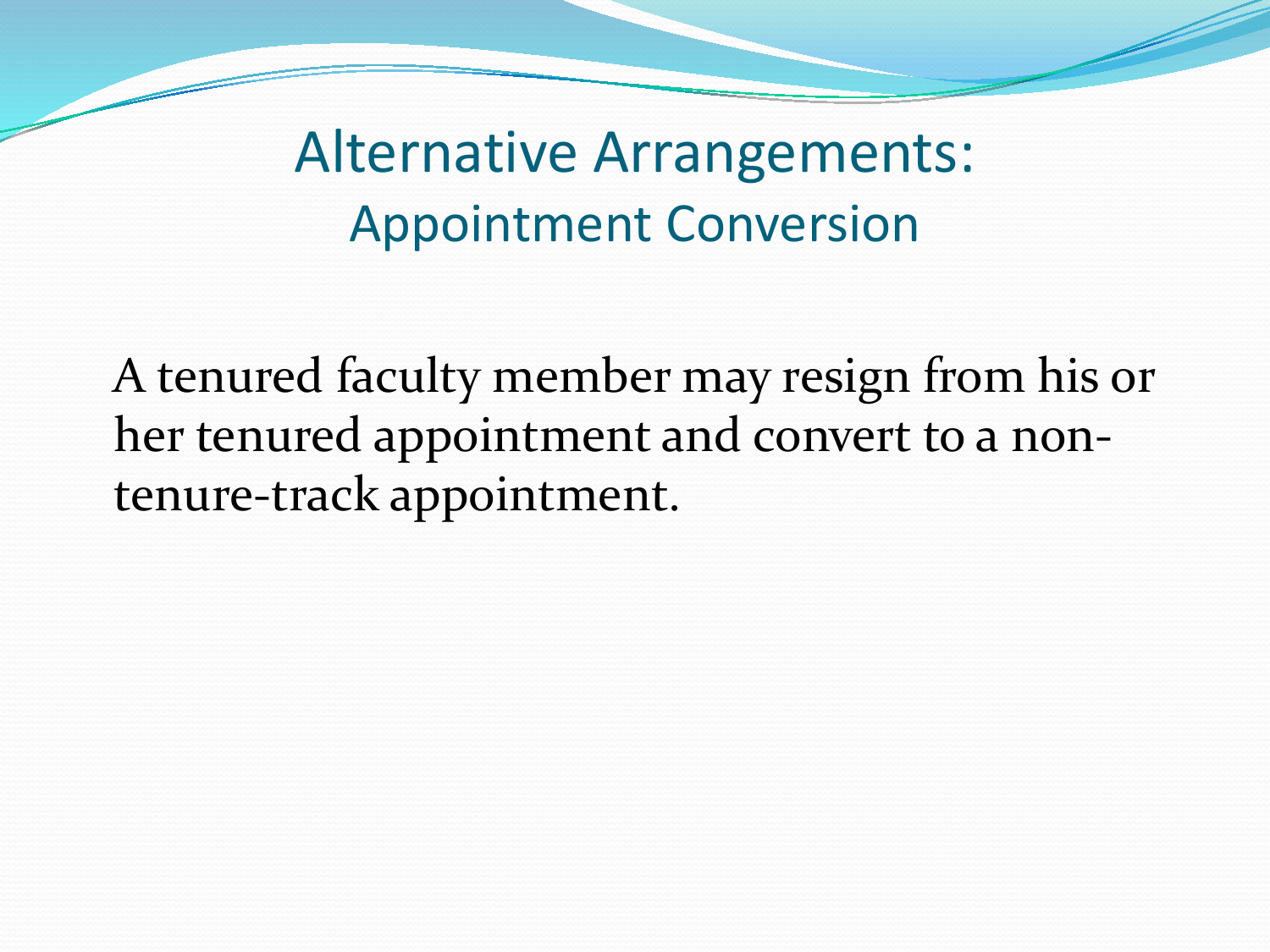Alternative Arrangements: Partial Leave of Absence

A faculty member's level of effort may be reduced to below 100% for a number of reasons:

- To accommodate a family situation
- To accommodate a health situation
- To allow time for a scholarly project
- To work part-time in another setting
- To create a transition into retirement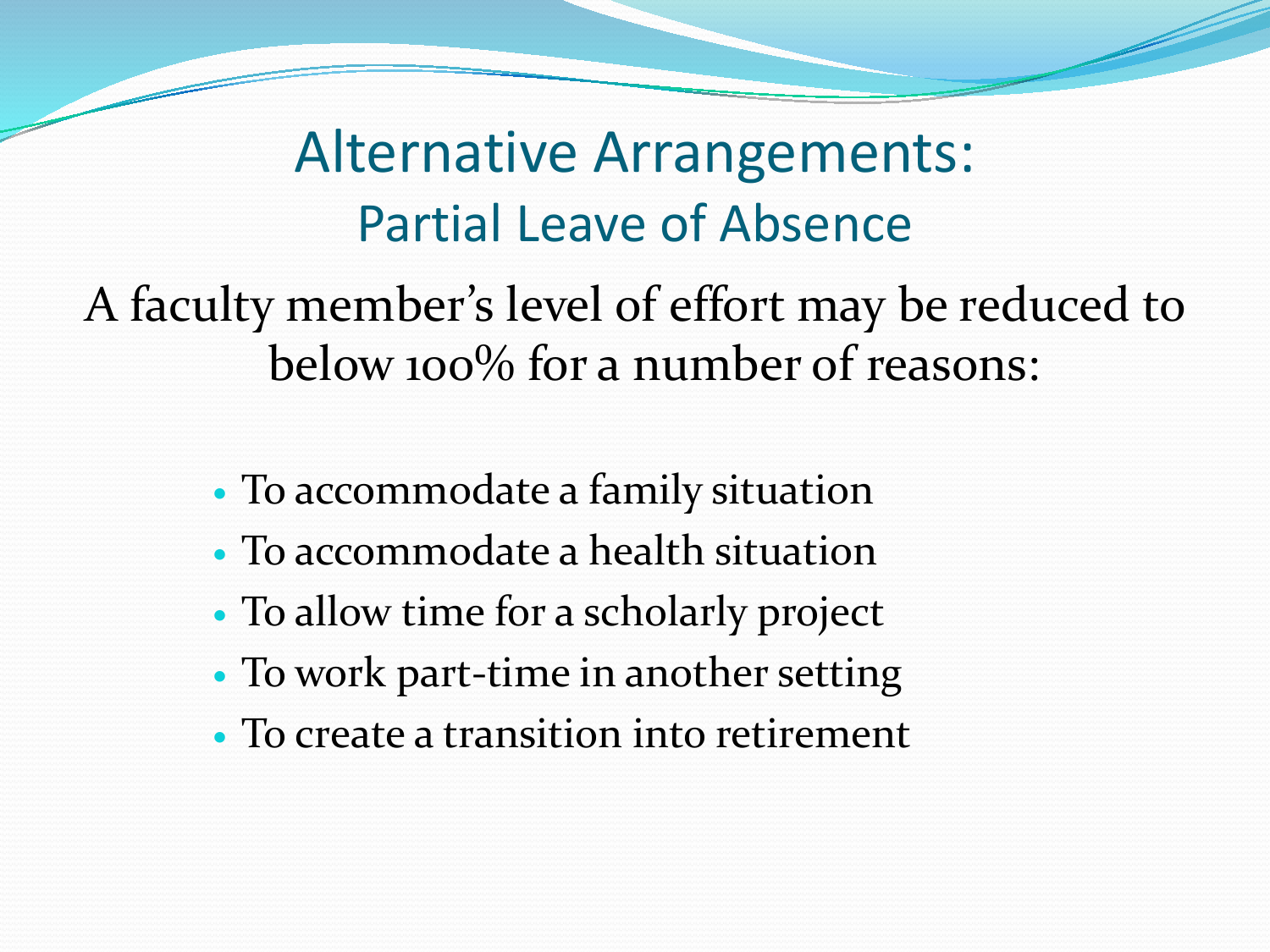#### Alternative Arrangements: Phased Retirement

A faculty member may request a phased reduction in effort over an agreed upon period of time in order to ease into retirement without the loss of benefits.

- Reduce workload over a period of 1-3 years.
- By staying above 50% effort, health benefits continue.
- ORP and State Retirement Plan is pro-rated.
- Leave and tuition remission also is pro-rated.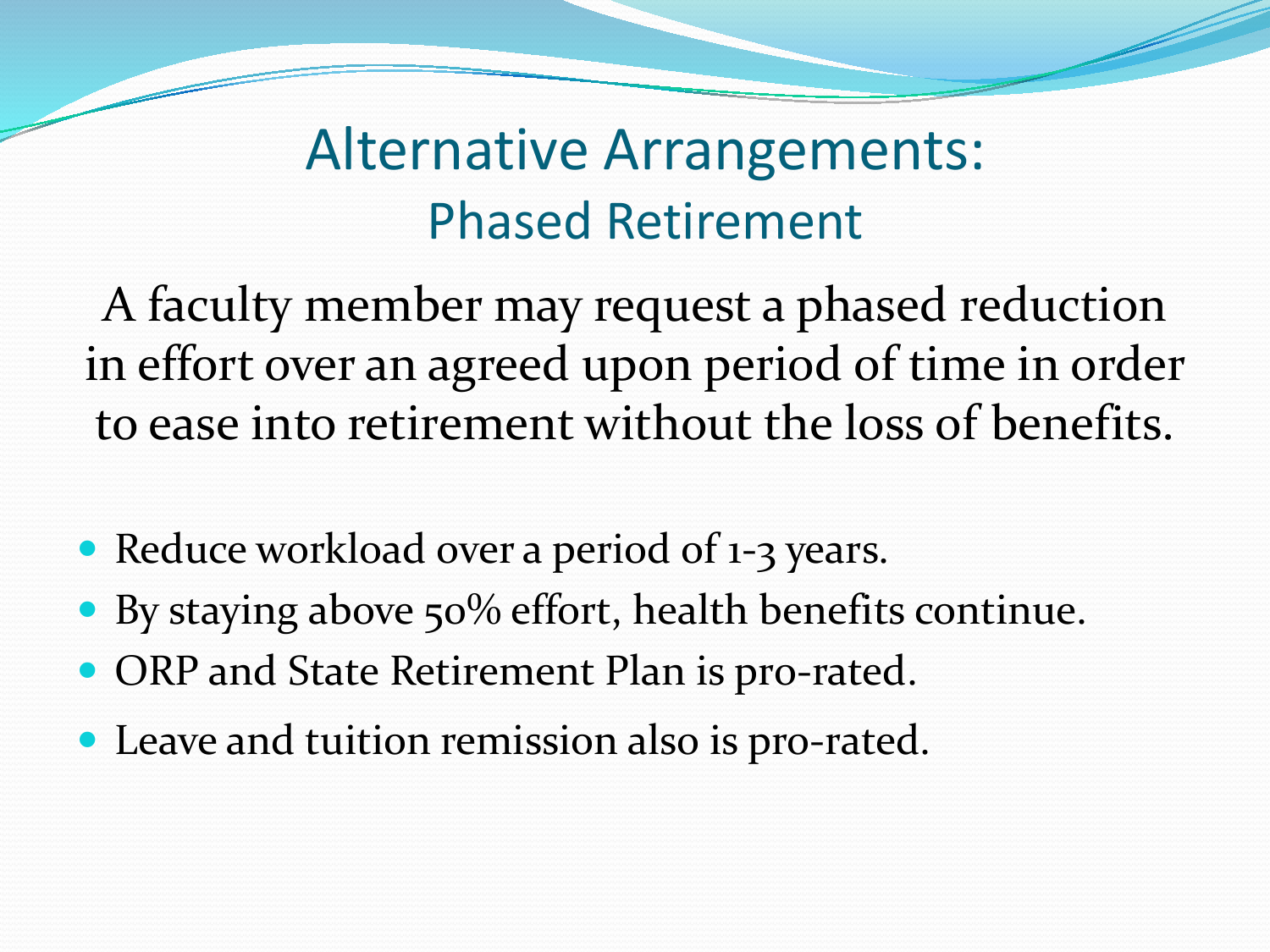Alternative Arrangement: Redistribution of Duties

A tenured faculty member may request a redistribution of duties at 100% effort for a defined period prior to separation from the university. The individual receives his or her regular salary and retains all faculty rights during this period.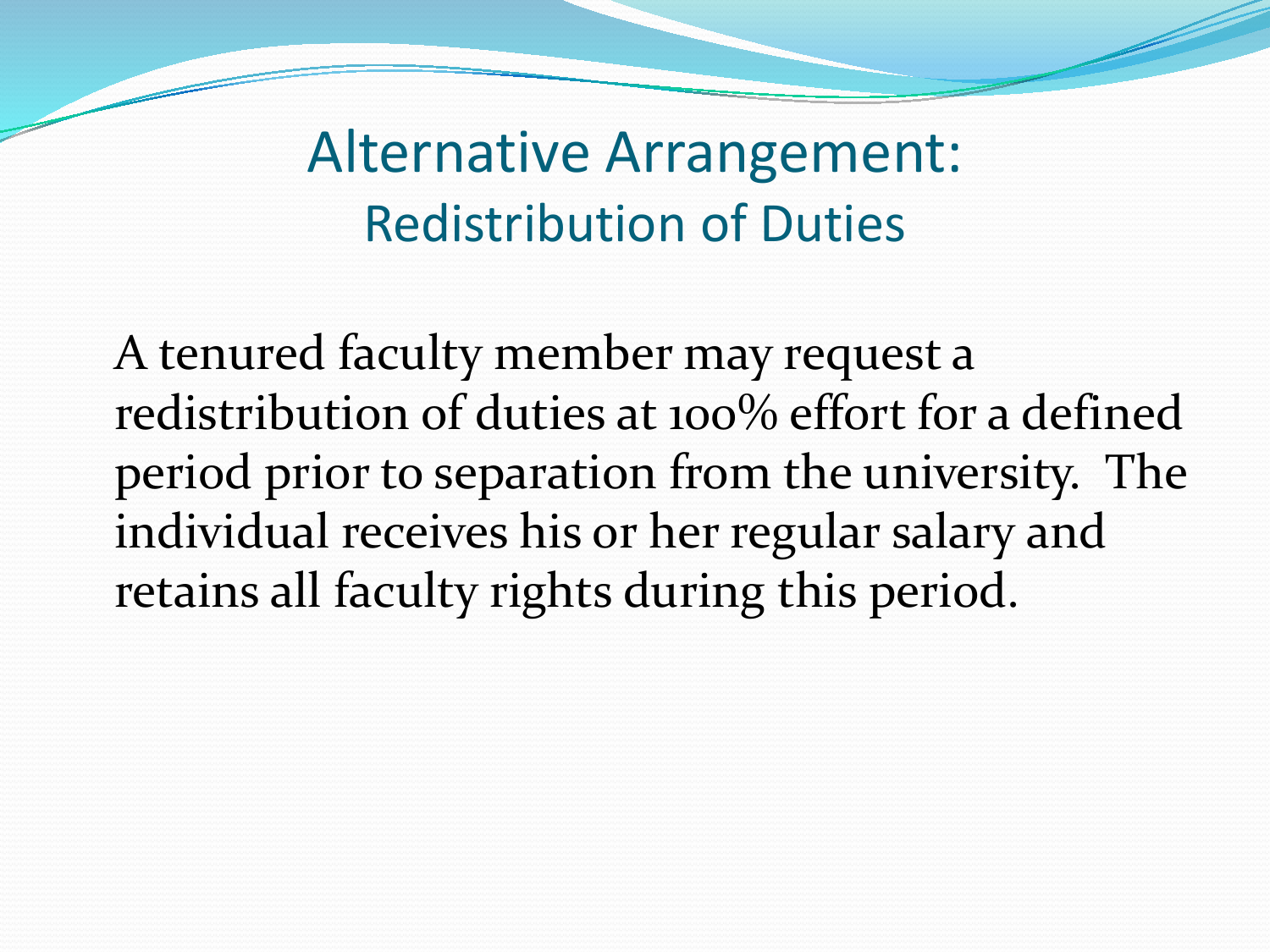## Redistribution of Duties: *What is it?*

UMBC Policy on Faculty Responsibilities: Diversity of Expectations

- Recognizes that "*the level of engagement among faculty members in scholarship, service, and teaching varies throughout their careers*."
- Based on a range of factors and expectations, *"faculty need not be engaged in all areas of their responsibilities at the same levels of intensity."*
- And that, *"it is the responsibility of the Department Chairs, in consultation with the academic administration, to ensure that all members of the department are fully active and that faculty responsibilities are allocated equitably, if not always similarly."*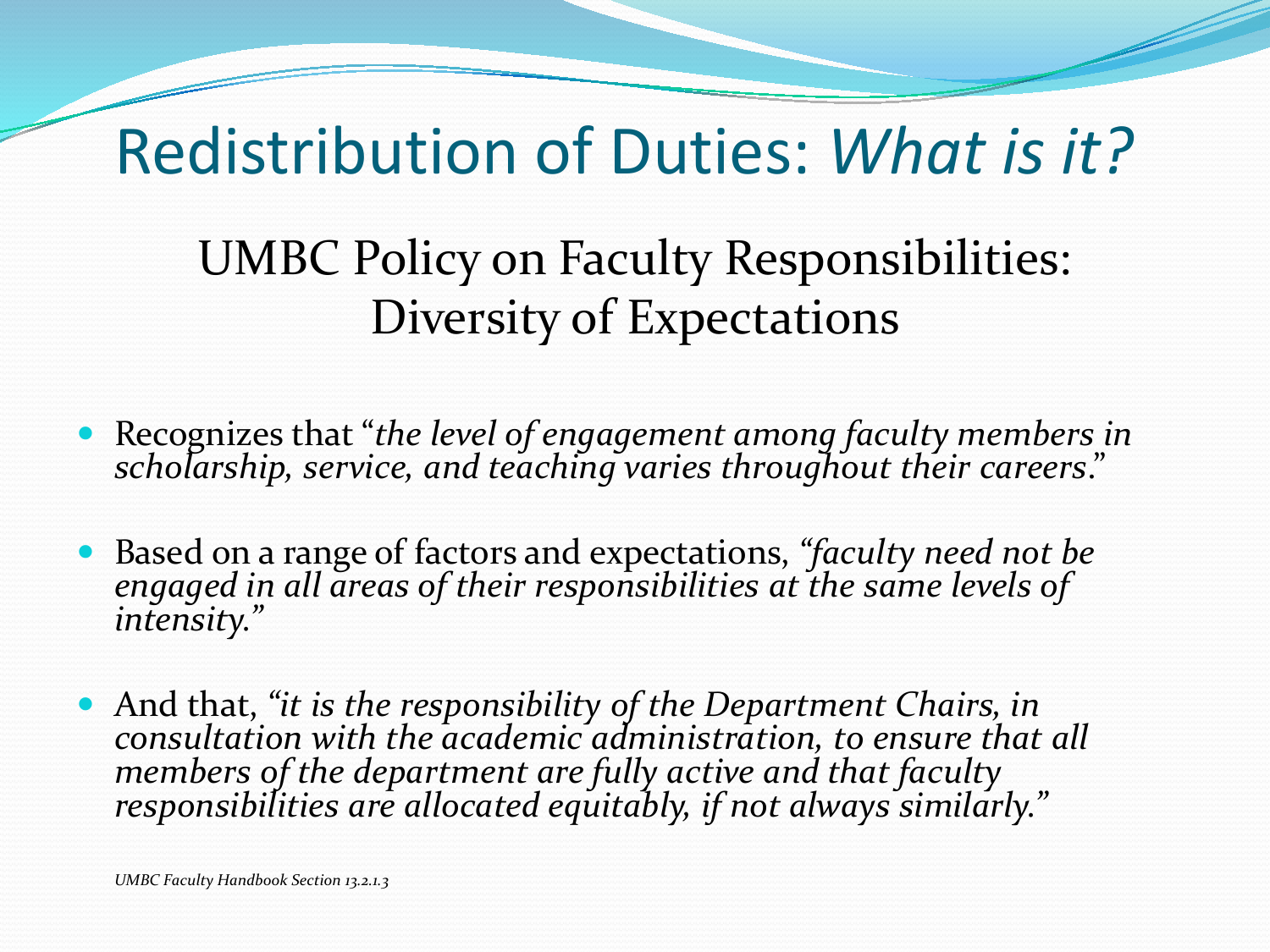### Redistribution of Duties: *What happens?*

Workload modifications in anticipation of retirement may include:

- Redistribution of duties to substitute teaching assignments with other departmental or academic service;
- Redistribution of duties to substitute teaching assignments and academic service with research activities;
- Special administrative projects for the department or institution in lieu of regular faculty responsibilities;
- Other options identified by the department or institution.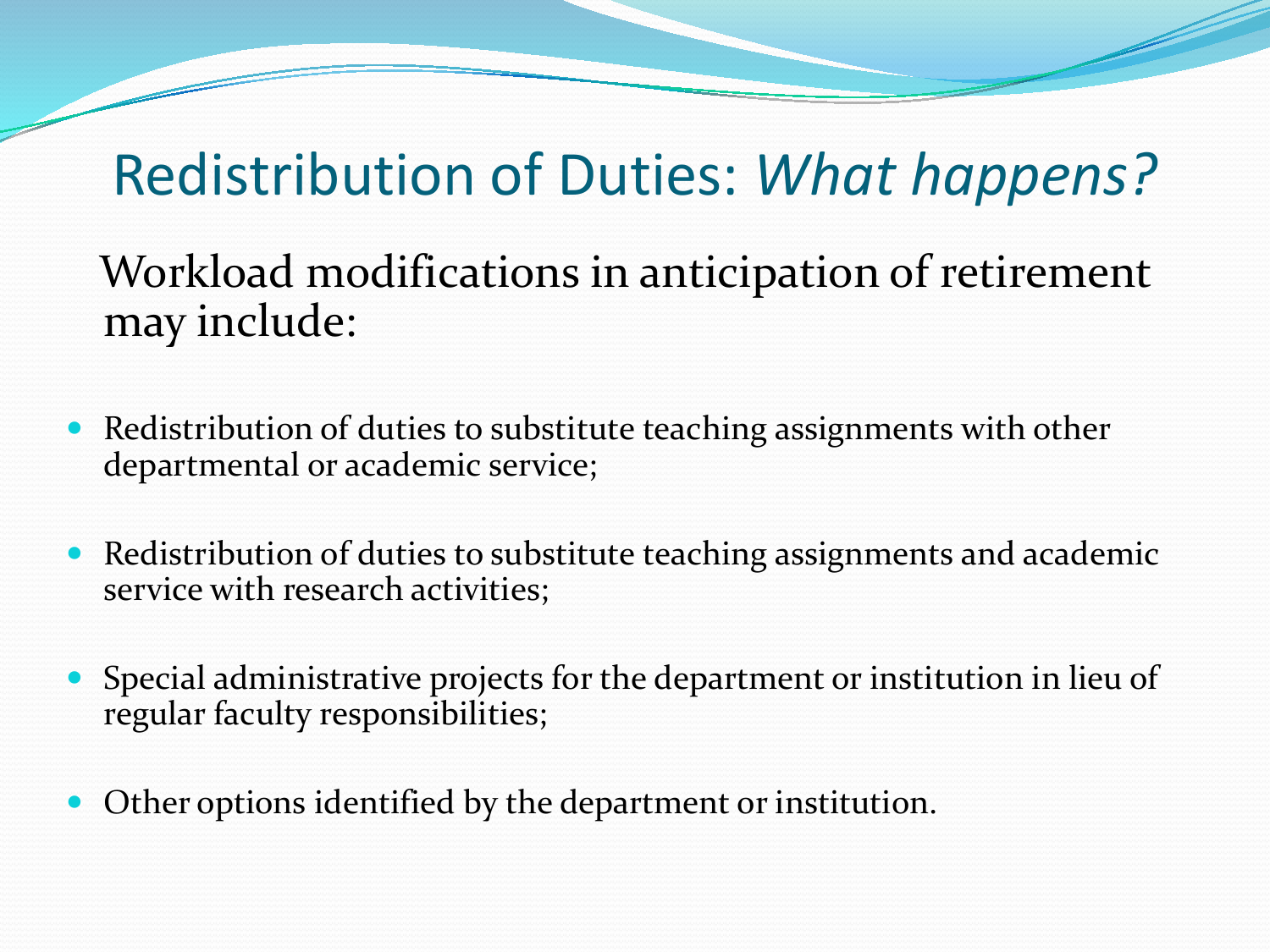#### Redistribution of Duties: *How to request it?*

- A faculty member must voluntarily request a redistribution of duties for a defined period of time ending in retirement.
- A faculty member submits the request with a proposed plan to the Chair.
- After review by the Chair, the request and plan are forwarded with the Chair's recommendation to the Dean.
- The Dean reviews and recommends to the Provost, who has the authority to approve or disapprove the request based on the needs of the department, the institution, and the USM.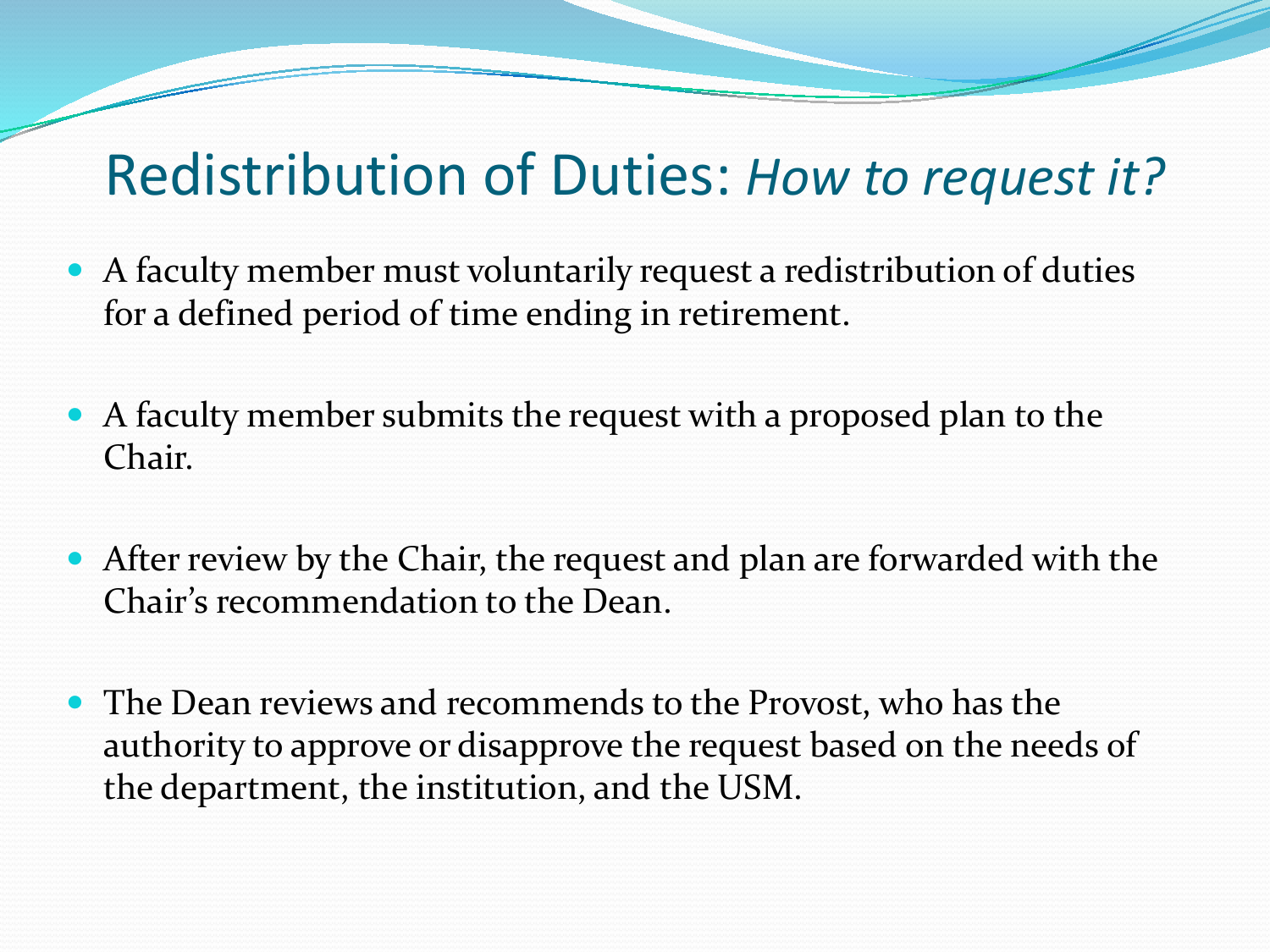## Alternative Arrangements: Transitional Terminal Leave

A tenured faculty member may request a period of leave prior to separation from the university. The individual retains all of the rights of a faculty member, but has only those duties and responsibilities negotiated for the leave period.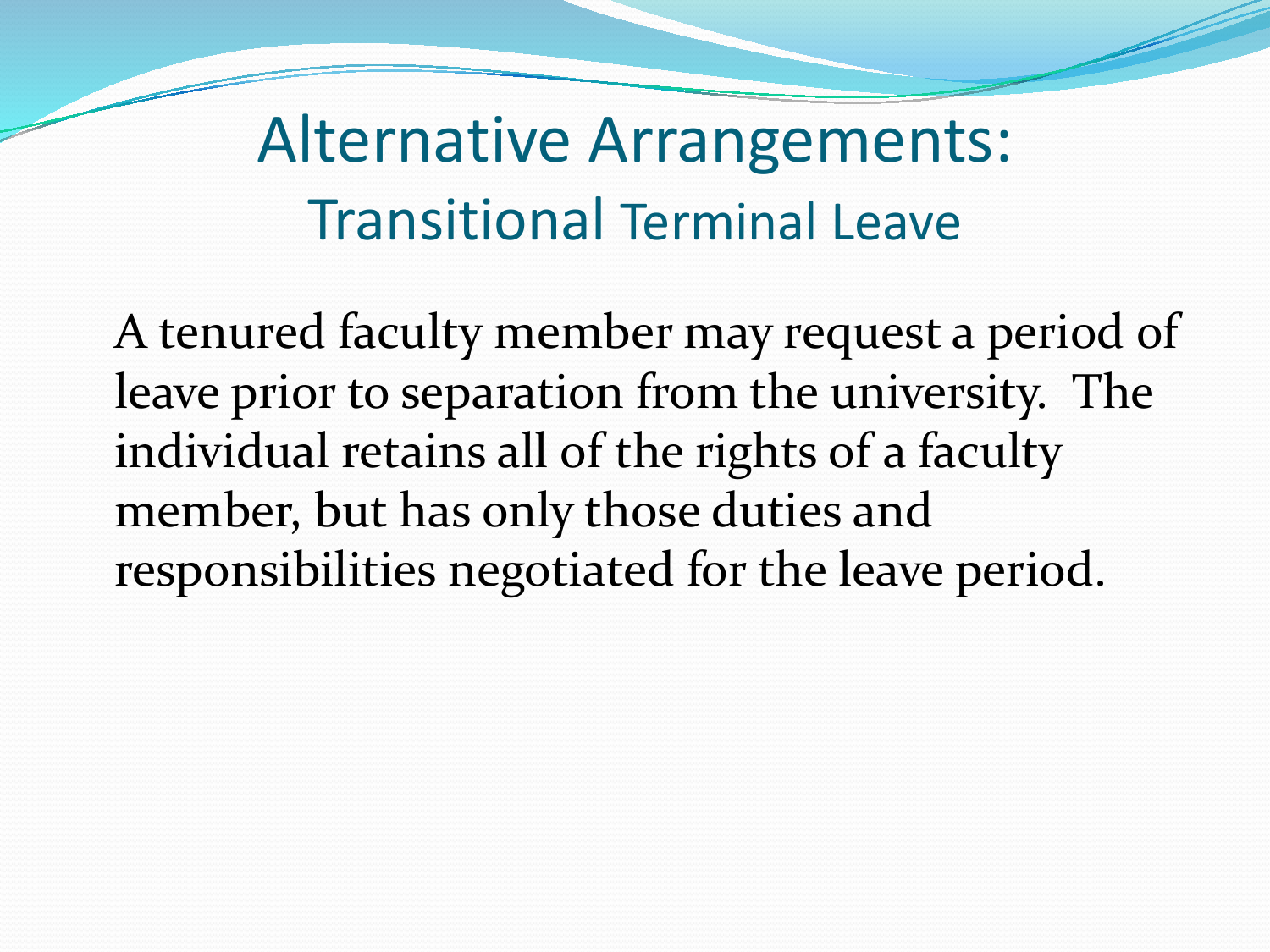## Transitional Terminal Leave: *What is it?*

Transitional terminal leave is defined as a period with up to full pay which terminates on the effective date of a faculty member's separation from employment at UMBC.

Transitional terminal leave can be granted with full pay for a period not to exceed 12 months, or with half pay for period not to exceed 24 months for twelve month faculty; or up to full pay for an academic year, or with up to half pay for two full academic years.

At UMBC, transitional terminal leave is used primarily for transition to retirement but is not a retirement incentive plan; it is granted in recognition of extraordinary service to the institution.

*See BOR Policy II-2.10 (Amended, June 27, 2014)*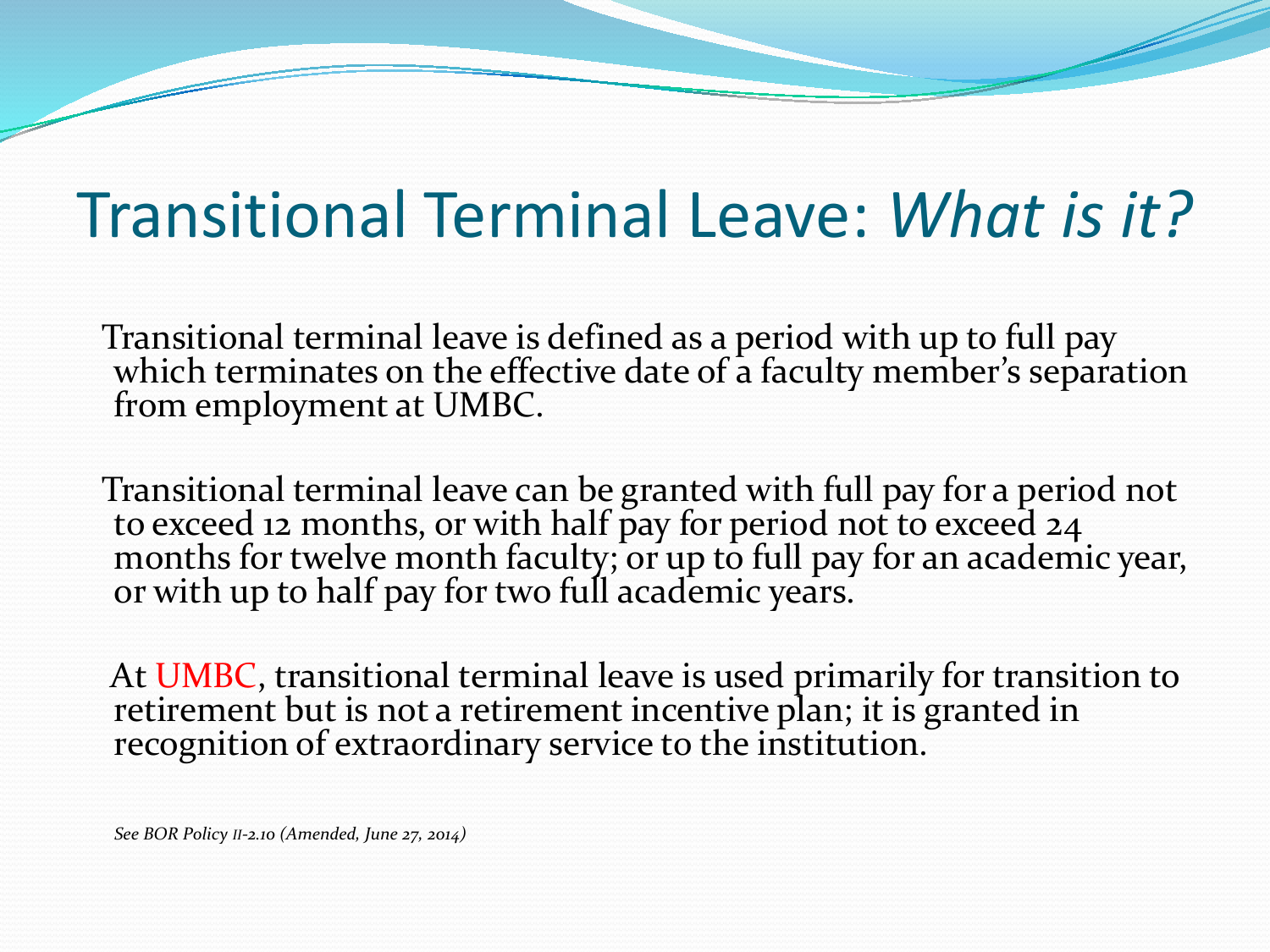#### Transitional Terminal Leave: *What happens?*

A faculty member, while on transitional terminal leave, shall:

- Receive his or her regular salary;
- Remain a UMBC employee and be subject to all BOR policies;
- Perform agreed upon duties at a level of at least 25% of the faculty member's full-time commitment over the prior 36 months. The faculty member retains all rights to all benefits normally associated with full-<br>time employment (or, where applicable, half-time) at UMBC, with the exception of annual leave;
- If the faculty member is not fulfilling duties at the  $25\%$  threshold, he/she may still may receive compensation, but is not eligible for benefits, and must end employment within 2.5 months of the calendar year in which the leave was granted.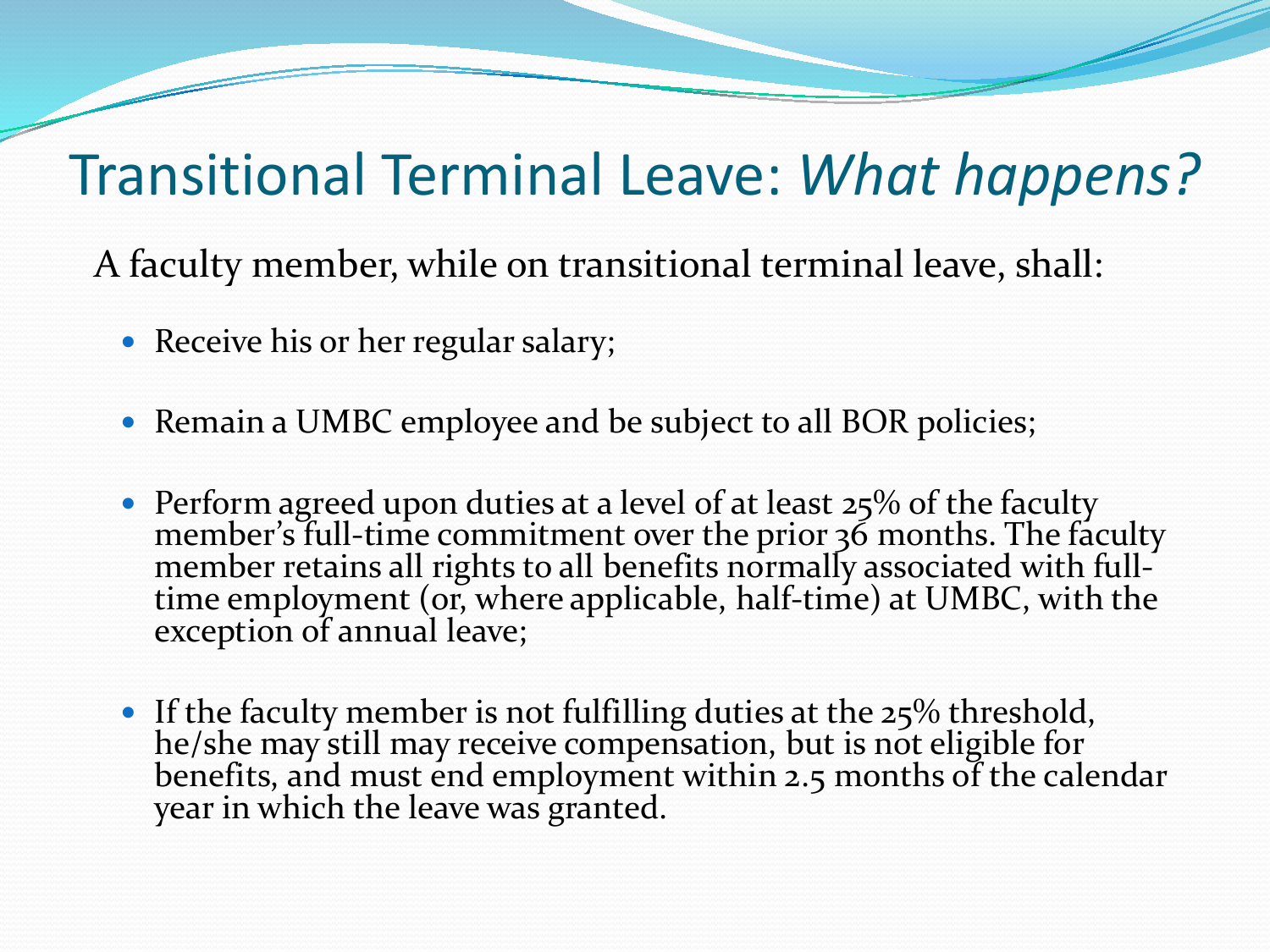#### Transitional Terminal Leave: *How to request it?*

- A faculty member must voluntarily request transitional terminal leave.
- A faculty member submits the request to the Chair.
- After review by the Chair, the request is forwarded with the Chair's recommendation through the usual administrative channels to the President.
- The President has the authority to approve or disapprove the request based on the needs of the department, the institution, and the USM.
- Upon approval, the Provost and the faculty member shall sign a letter of agreement specifying the conditions of the leave.
- If terminal leave is used in conjunction with retirement from UMBC, the faculty member shall agree, in writing, to a knowing and voluntary waiver under the Older Workers Benefit Protection Act.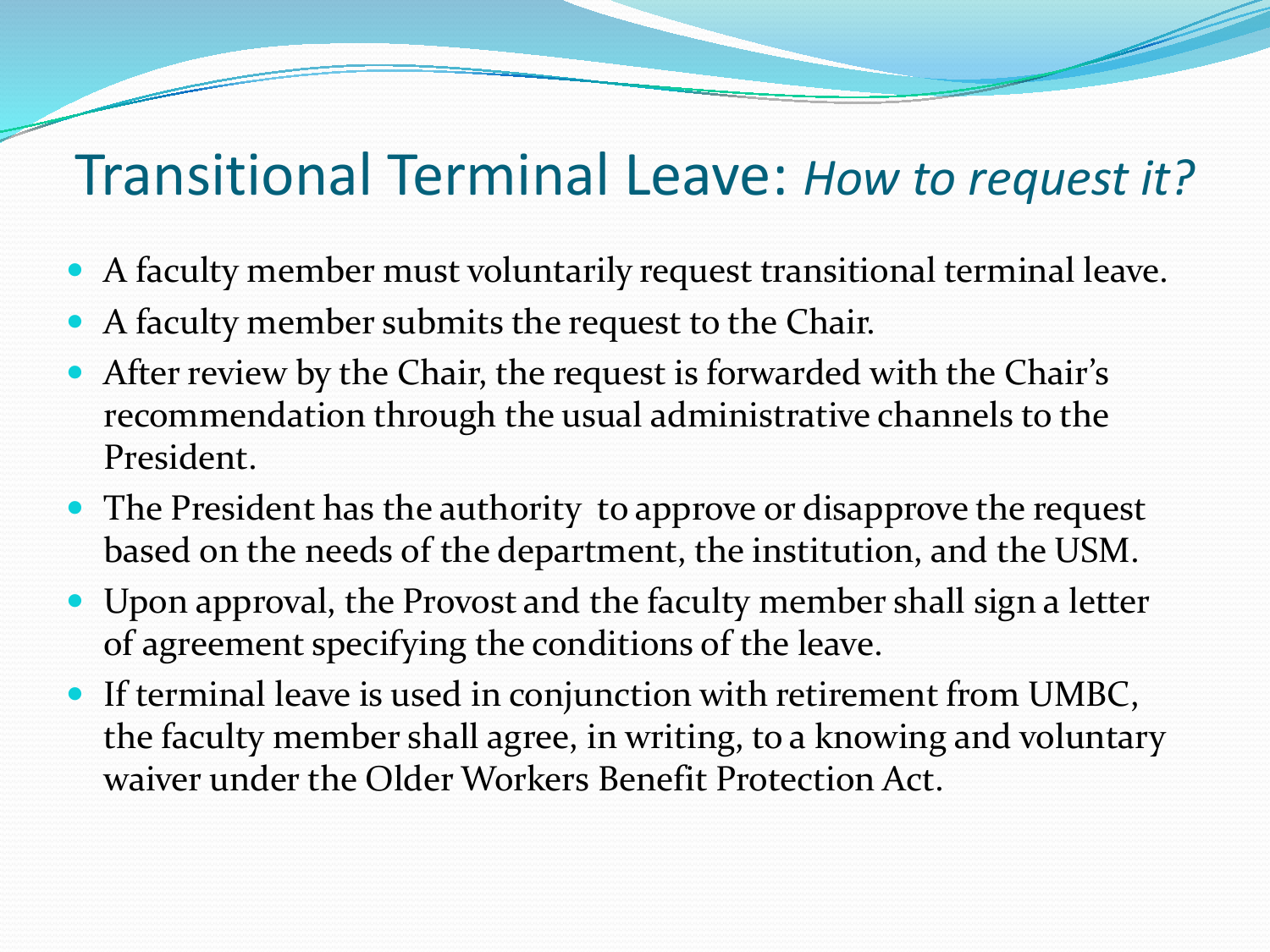#### USM Retirement Incentives

The Board of Regents has approved a series of retirement incentive options that can be used by USM institutions at their discretion when the retirement of an employee is beneficial to the business and/or academic objectives of the institution.

- Post-Severance Contributions to employee's supplemental 403(b) plan.
- "Window" Programs with voluntary severance payments to a defined group of employees for a specific period of time.
- Phased Retirement which allows employees to reduce duties over time.
- Hybrid Retirement Agreements which combines one of these options with transitional terminal leave or notice termination.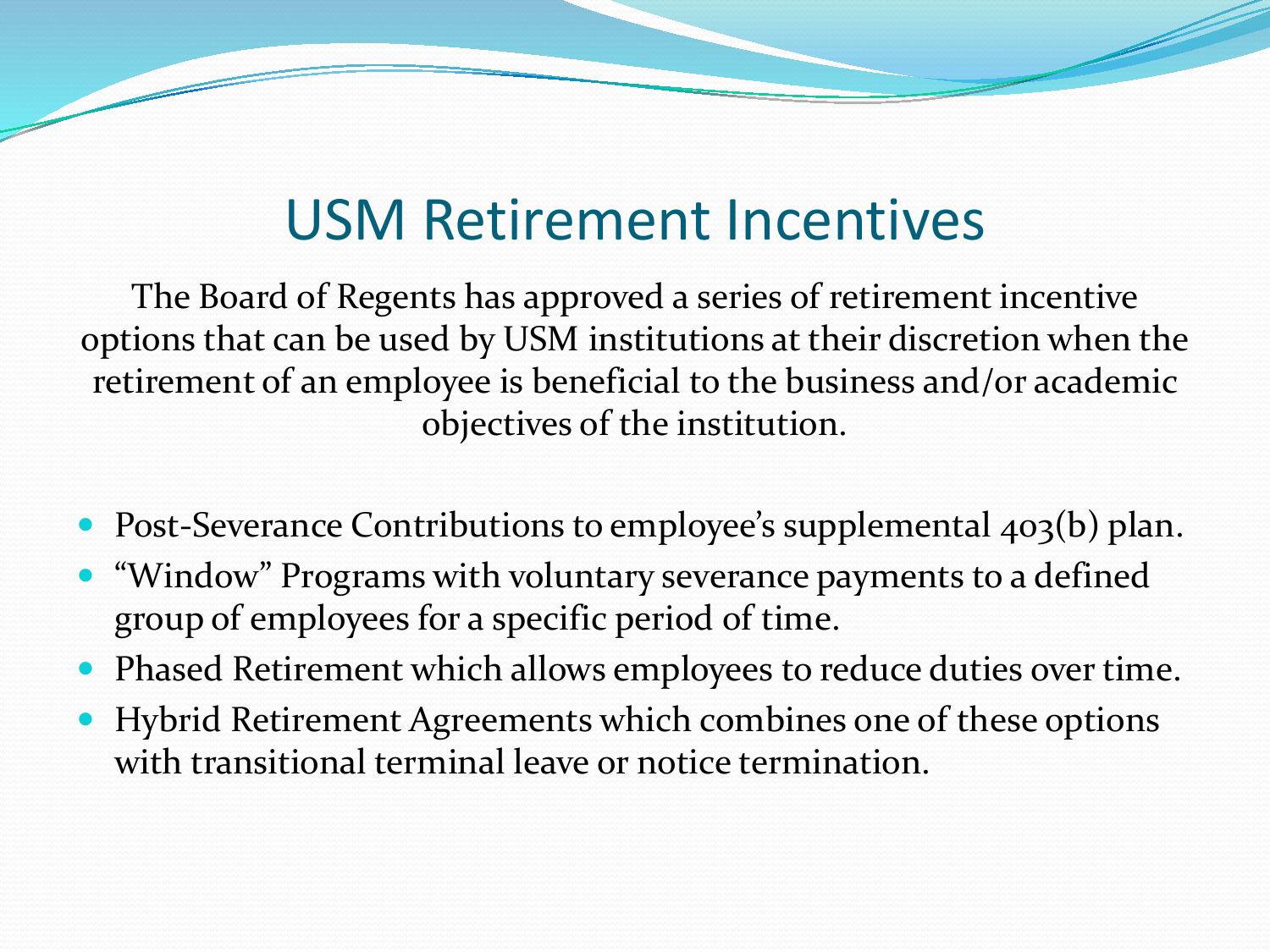#### USM Retirement Incentives

The Board of Regents has approved a series of retirement incentive options that can be used by USM institutions at their discretion when the retirement of an employee is beneficial to the business and/or academic objectives of the institution.

- Post-Severance Contributions to employee's supplemental 403(b) plan.
- "Window" Programs with voluntary severance payments to a defined group of employees for a specific period of time.
- **At this time,** UMBC **is only offering the Phased Retirement option which allows employees to reduce duties over time.**
- Hybrid Retirement Agreements which combines one of these options with transitional terminal leave or notice termination.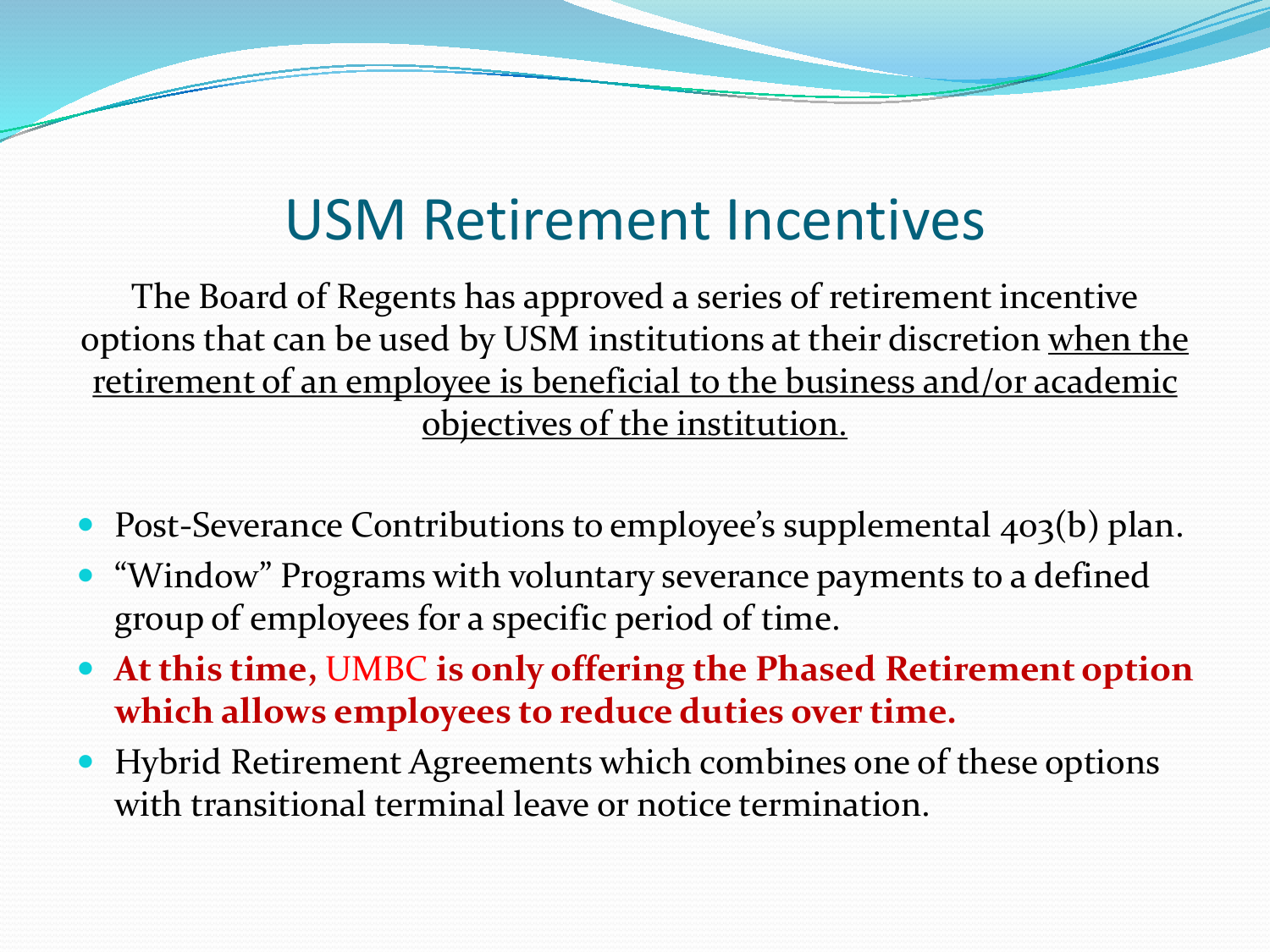## Final Reminders

Approval of alternative work arrangements for faculty is contingent upon:

- the extent to which such an arrangement is feasible within the faculty member's department;
- the degree to which it supports the larger needs of the institution;
- and is subject to any additional restrictions imposed by the USM Board of Regents and/or terms of employment by the State of Maryland.

At UMBC, *transitional terminal leave* is not a retirement incentive plan and is granted in recognition of extraordinary service to the institution.

At UMBC, *redistribution of responsibilities* and/or *phased retirement* are the most commonly used arrangements for transitioning to retirement.